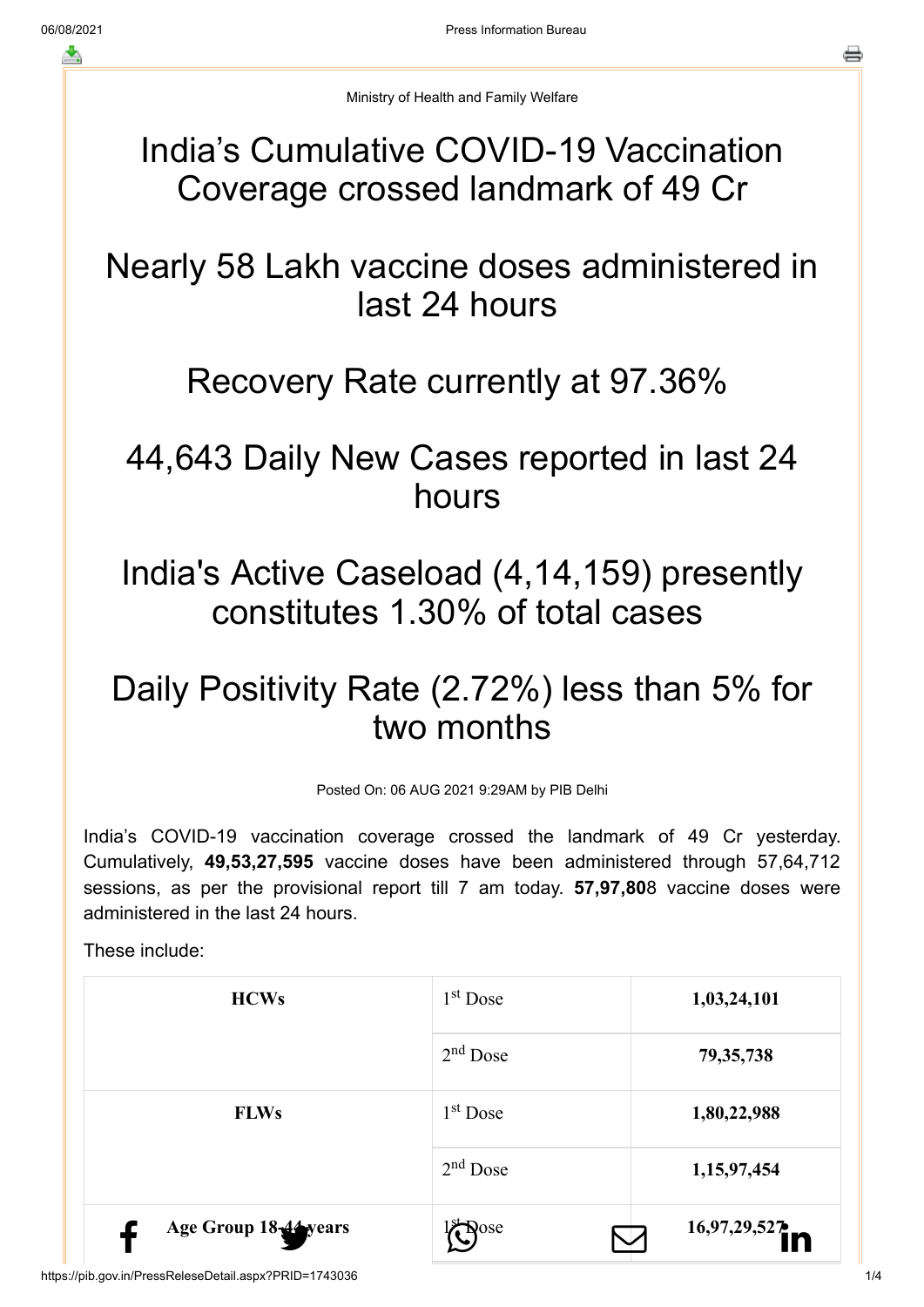06/08/2021 Press Information Bureau

|                       | $2nd$ Dose           | 1,08,07,866     |
|-----------------------|----------------------|-----------------|
| Age Group 45-59 years | 1 <sup>st</sup> Dose | 10,99,20,377    |
|                       | $2nd$ Dose           | 4,15,01,902     |
| Over 60 years         | 1 <sup>st</sup> Dose | 7,76,34,057     |
|                       | $2nd$ Dose           | 3,78,53,585     |
| <b>Total</b>          |                      | 49, 53, 27, 595 |

The new phase of universalization of COVID-19 vaccination has commenced from 21st June, 2021. The Union Government is committed to accelerating the pace and expanding the scope of COVID-19 vaccination throughout the country.

Out of the people infected since the beginning of the pandemic, **3,10,15,844 people have already recovered from COVID-19 and 41,096** patients have recovered in the last 24 hours. This constitutes an overall recovery rate of **97.36%.**



India has reported 44,643 daily new cases in the last 24 hours.

Less than 50,000 Daily New Cases have been reported since forty consecutive days. This is a result of sustained and collaborative efforts by the Centre and the States/UTs.

 $f$  y  $\circledcirc$   $\quad \circ$  in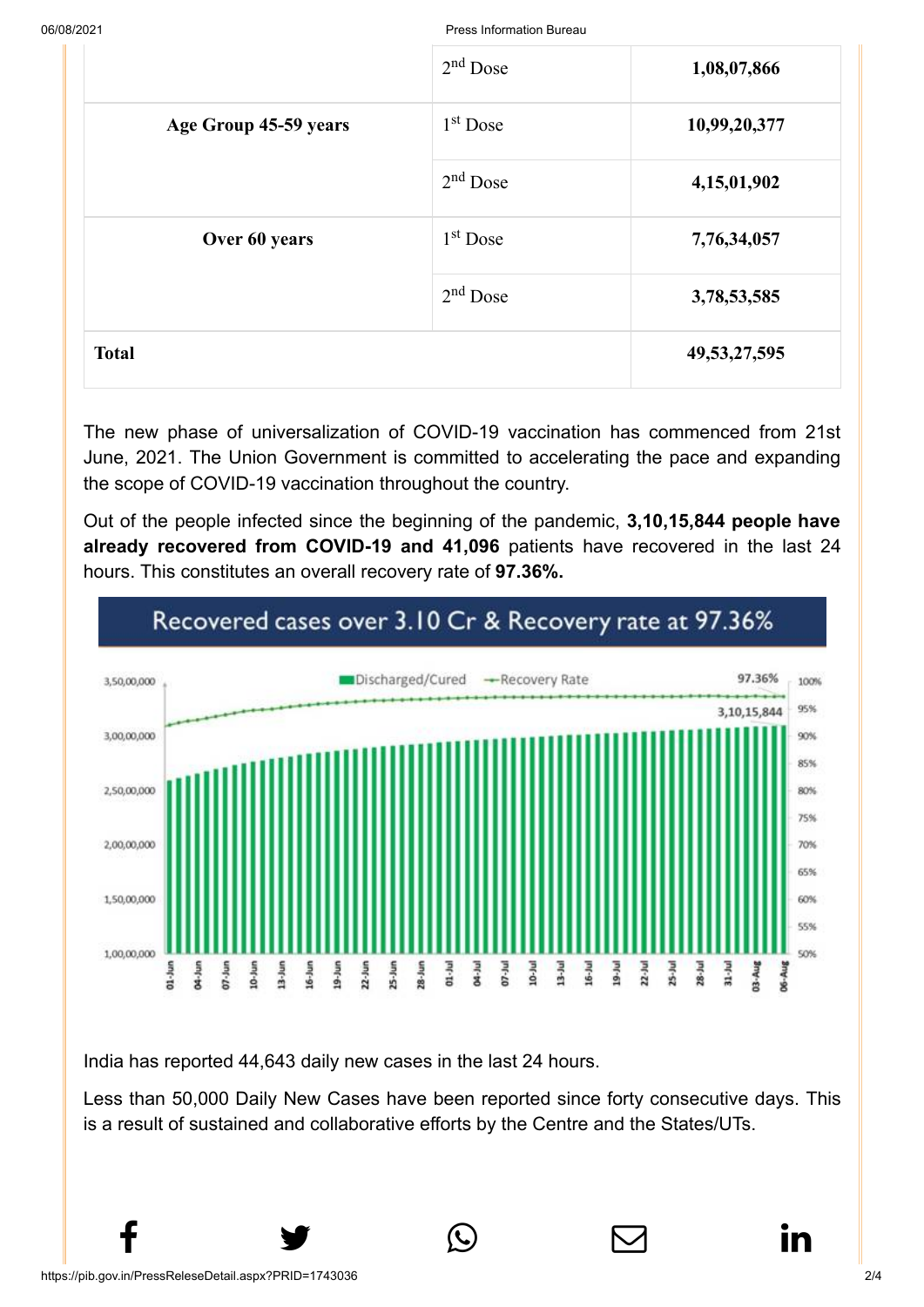06/08/2021 Press Information Bureau



India's Active Caseload today stands at **4,14,159** and active cases now constitute **1.30%** of the country's total Positive Cases.



With substantially ramped up testing capacity across the country, a total of 16,40,287 tests were conducted in the last 24 hours in the country. Cumulatively, India has conducted over **47.65 crore (47,65,33,650)** tests so far.

While on one side testing capacity has been enhanced across the country, **Weekly Positivity Rate currently stands at 2.41% and the Daily Positivity rate stands at 2.72% today**. Daily Positivity rate has remained below 5% for 60 consecutive days now.

 $f$  y  $\circledcirc$   $\quad \circledcirc$  in